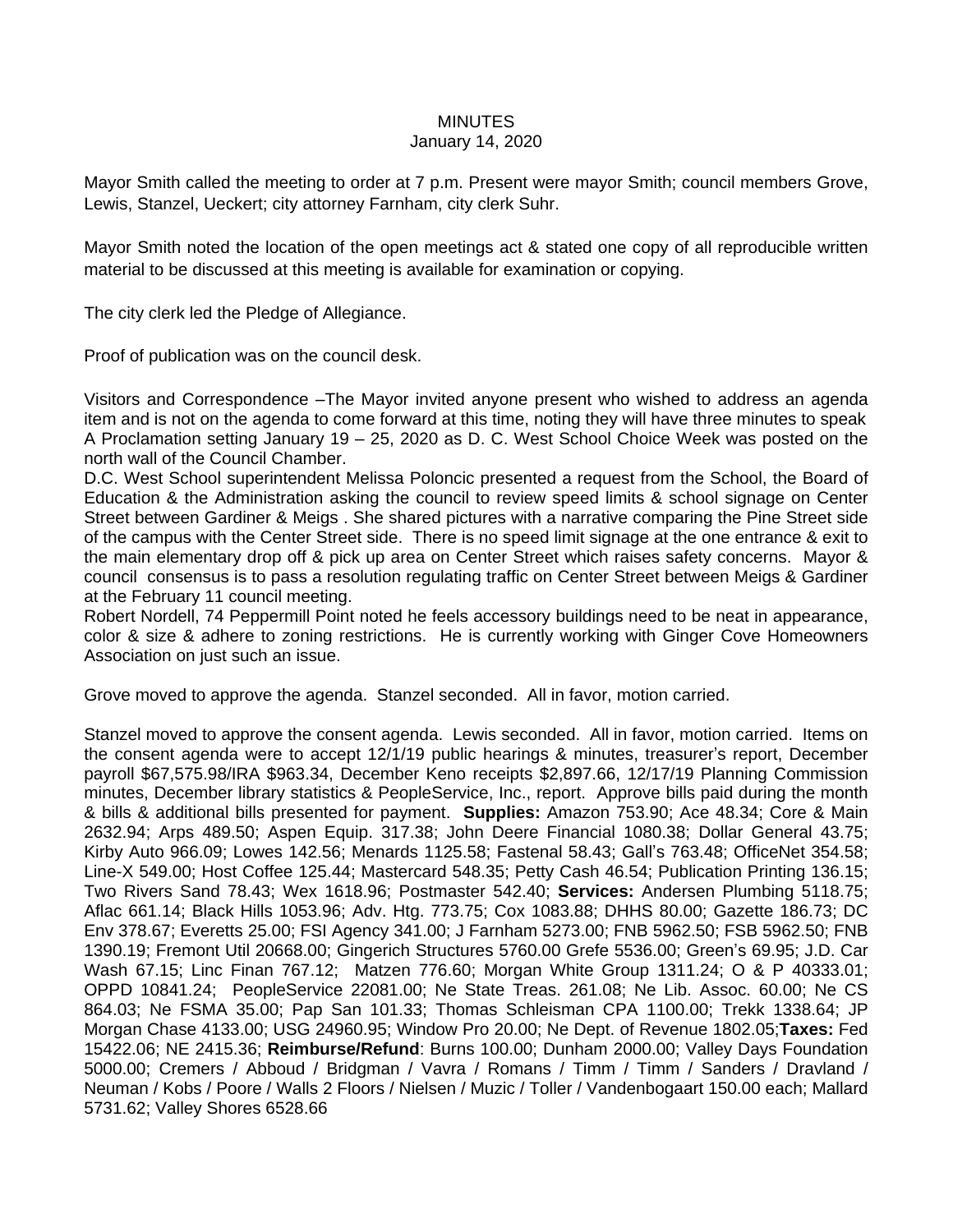Stanzel moved to approve budgeted payment of \$5,000.00 to Valley Days Foundation. Lewis seconded. Stanzel, Ueckert & Lewis voted YES. ABSTAIN; Grove. NO; no one, motion carried.

Dave Williams, 12069 Elmwood Drive, Bennington, addressed council members to share concerns regarding recent Valley Historical Society activities. He chronicled events beginning in May to the present date regarding the request before Council to allow an additional building on the present site.

Building Official Michael Burns stated The Historical Society wants to build a second principal building, the Planning Commission only approved the concept which does not include lot coverage & parking.

Bill Socha, 203 West Alexander pointed out they can only have three buildings on the lot which they already have if you count the caboose.

Architect Kurtis Suhr, 8030 Thornview Road, Lincoln – The proposed building would be 3,300 square feet with 2,000 sq. feet for storage. The site plan has 26% lot coverage – zoning allows 35% - he can try to get parking on-site. Did not consider the caboose. Can existing right-of-way parking be utilized?

Wendy Deane, 207 North Spruce Street has attended meetings, other locations discussed, members said "no". Would be a waste of time and money.

Russell Kreikemeier attorney for the Historical Society stated he is here to present the proposal to the planning commission, not here to discuss issues. He appreciates the city's position & mentioned parking in neighborhoods.

Discussion followed with input from council members, Stanzel, Lewis & Ueckert; Dave Willliams; city attorney Farnham, Bill Socha, building official Michael Burns & Marianne Nielsen. Discussed were: lot coverage, setbacks, landscaping requirements, if the caboose is considered a building, sidewalks, parking & having more information & group support.

Mayor Smith read the motion from the planning commission minutes, "It was moved by Kava to accept the building plans. Second by Sunde. Voting for: Kava, Sunde, Foutch, Lathrop, Burke, Conrey, King. Voting against: Bottger. Motion carried."

Stanzel moved to vote no on the Planning Commission recommendation to allow multiple buildings on the present museum site. Lewis seconded. All in favor, motion carried.

Council member Stanzel moved to suspend the rules for consideration of Ordinance No.730 entitled: AN ORDINANCE OF THE CITY OF VALLEY, NEBRASKA, RELATING TO THE SALARIES OF THE EMPLOYEES OF THE CITY OF VALLEY, NEBRASKA; PROVIDING FOR AN EFFECTIVE DATE OF THIS ORDINANCE; PROVIDING FOR A SEVERABILITY CLAUSE; AND PROVIDING FOR THE REPEAL OF ALL ORDINANCES IN CONFLICT HEREWITH. Lewis seconded, all in favor, motion carried.

Council member Lewis moved for final passage of the ordinance. Ueckert seconded. All in favor, motion carried. A true, correct & complete copy is on file at city hall.

Council member Stanzel moved to suspend the rules for consideration of Ordinance No.731 entitled: AN ORDINANCE ACCEPTING THE PROPOSAL OF THE OMAHA PUBLIC POWER DISTRICT, IT'S SUCCESSORS AND ASSIGNS (HEREINAFTER "GRANTEE") TO CONTINUE TO CONDUCT A RETAIL ELECTRIC SUPPLY BUSINESS WITHIN THE CITY OF VALLEY, NEBRASKA (HEREINAFTER "CITY") AND GRANT A FRANCHISE TO GRANTEE TO GENERATE, DISTRIBUTE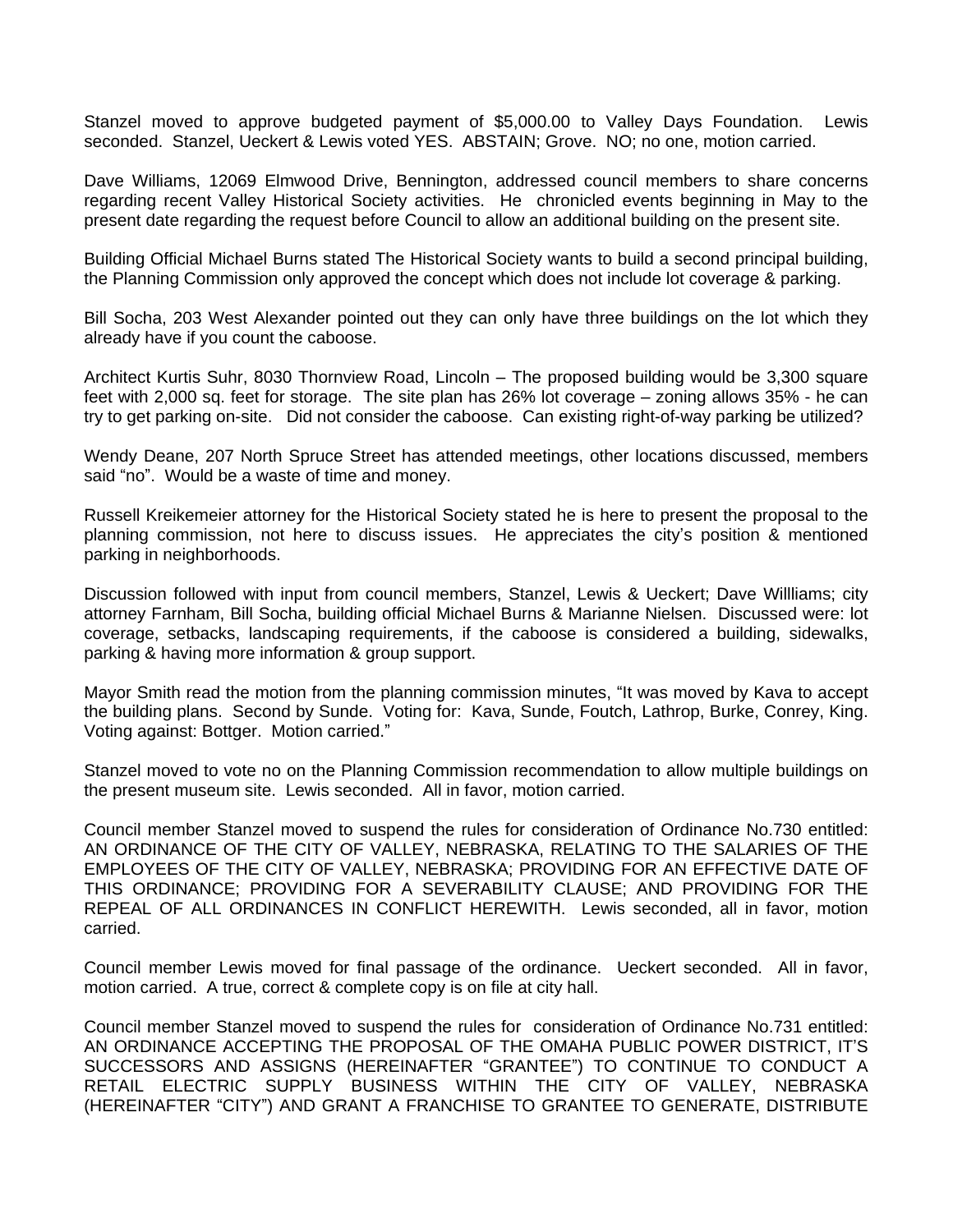AND DELIVER AN ADEQUATE AND CONTINUOUS SUPPLY OF ELECTRIC ENERGY TO THE CITY, EXCEPT FOR INTERRUPTIONS BEYOND GRANTEE'S CONTROL; TO ERECT POLES AND INSTALL WIRES AND CABLES THEREON; TO CONSTRUCT UNDERGROUND CONDUITS AND MANHOLES AND TO INSTALL CABLES IN UNDERGROUND CONDUITS OR BURIED DIRECTLY IN THE GROUND, AND TO INSTALL SUCH FACILITIES ALONG, OVER, UPON, UNDER OR ACROSS PRESENT OR FUTURE STREETS, ALLEYS, AVENUES, HIGHWAYS AND OTHER PUBLIC RIGHTS-OF-WAY OF THE CITY, AND TO CONSTRUCT, OWN, OPERATE AND MAINTAIN ALL OTHER ELECTRIC TRANSMISSION AND DISTRIBUTION SYSTEMS NECESSARY TO SUPPORT AND CONDUCT A RETAIL ELECTRIC ENERGY SUPPLY BUSINESS WITHIN THE CITY. Ueckert seconded. All in favor, motion carried.

Council member Ueckert moved for final passage. Lewis seconded. All in favor, motion carried. A true, correct & complete copy is on file at city hall.

CITY ENGINEER – a. Flatwater Phase 1 update – Greg Perry reported three or four things are left to complete including some grading and the lift station start up.

b. 2019 Flood Recovery Sanitary Sewer CCTV inspection – Jim Olmsted reported the first part went well for the contractor, however; the second part was problematic. There are lots of service lines that are cracked or broken undermining Gardiner street. He recommended approval of the change order, pay request & project close out.

Grove moved to approve change order # 1, an additional \$24,567.35, resulting in a final project cost of \$56,515.85. Ueckert seconded. All in favor, motion carried.

Council member Stanzel introduced, read & moved for passage of Resolution No. 2020-01, to approve Utility Service Group application for payment #2, (final) for \$24,960.95. Ueckert seconded. All in favor, motion carried. A true, correct & complete copy is on file at city hall.

Stanzel moved to approve Acceptance of Substantial Completion, Notice of Acceptability of work & to close out the project. Grove seconded. All in favor, motion carried.

c. 2019 Flood Recovery Gardiner Street Stormwater Pumping Station update – Mr. Olmsted reported the pre-construction conference was held last Friday. Judds Brothers Construction will begin demolition of the buildings when power is disconnected.

d. 2019 Flood Recovery Highway 64 silt removal – Greg Perry reported work on the project has been completed. He recommended the council approve pay request #2 & project close out.

Council member Grove introduced, read & moved for passage of Resolution No. 2020-02, to approve Mike Grefe Excavating application for payment #2, (final) for \$1,258.00. Lewis seconded. All in favor, motion carried. A true, correct & complete copy is on file at city hall.

Stanzel moved to approve Acceptance of Substantial Completion, Notice of Acceptability of work & to close out the project. Ueckert seconded. All in favor, motion carried.

e. Highway 64 Drainage Improvements – Mr. Perry reported the dredging & final grading are complete. He recommended approval of the change order, final pay request & project closeout, noting this project cost will be split between the City, Lyman Richey & Valmont.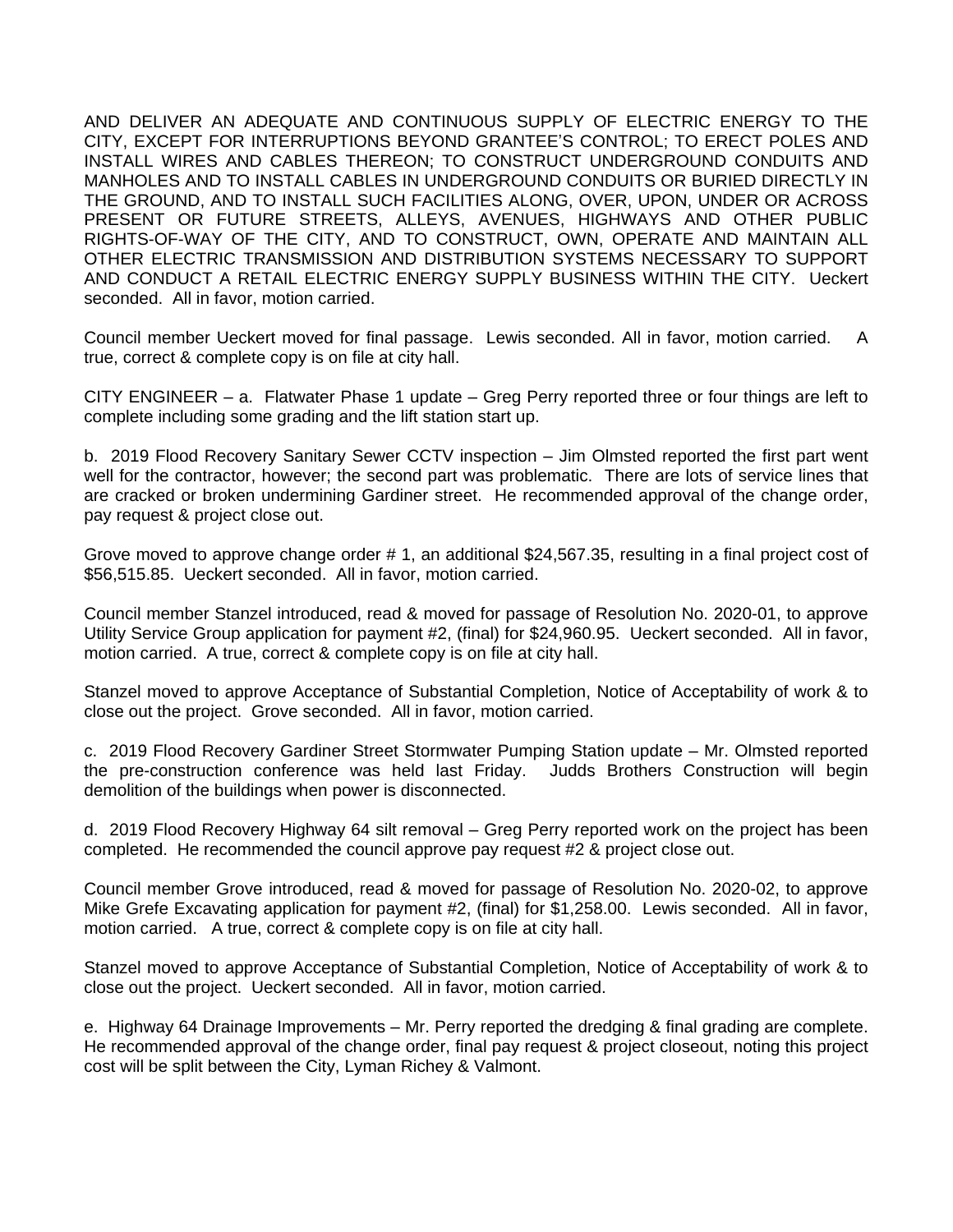Stanzel moved to approve change order #l, (final), additional \$2,515.00 resulting in final contract price of \$9,498.00. Grove seconded. All in favor, motion carried.

Council member Grove introduced, read & moved for approval of Resolution No. 2020-03 Mike Grefe Excavating pay request #2, (final) \$4,278.00. Lewis seconded. All in favor, motion carried. A true, correct & complete copy is on file at city hall.

Ueckert moved to approve Acceptance of Substantial Completion, Notice of Acceptability of work & to close out the project. Grove seconded. All in favor, motion carried.

f. Flatwater Phases 2 & 3 – Mr. Olmsted reported the conditions set forth in the Planning Commission recommendation to approve the final plat of Flatwater 2 are still underway. City attorney Andrea Griffin has been in contact with the bank providing project financing, however; Mr. Hampton is out of the country. The engineer feels the bank will approve funding when the final plat is approved & recommended council approve the final plats of Flatwater 2 and Flatwater 3.

Council member Stanzel introduced, read & moved for passage of Resolution No. 2020-04, approval of Flatwater Lake Development 2<sup>nd</sup> Addition. Ueckert seconded. Stanzel, Grove & Lewis voted YES. Ueckert voted NO; motion carried. A true, correct & complete copy is on file at city hall.

Council member Stanzel introduced, read & moved for passage of Resolution No. 2020-05, approval of Flatwater Lake Development 3<sup>rd</sup> Addition. Lewis seconded. Stanzel, Grove & Lewis voted YES. Ueckert voted NO, motion carried. A true, correct & complete copy is on file at city hall.

Greg Perry presented the bids received for Flatwater phase 2 & 3 utilities & paving. Council took no action.

g. Country Aire 2 - Greg Perry presented the bid tabulation for Country Aire 2 pavement, water & sewer improvements for information only.

h. Groundscapes Water & Sewer Extensions – Mr. Perry reported the project is substantially complete, has been tested & approved by the State. He recommended Council approval of Acceptance of Substantial Completion of work.

Stanzel moved to approve Acceptance of Substantial Completion for Groundscapes water & sewer extensions. Grove seconded. All in favor, motion carried.

i. Other Updates / Miscellaneous – 1. 2019 Flood Recovery Valmont Lift Station Rehab – The project will be redesigned & rebid on a smaller scope.

2. 2019 Flood Recovery Front Street Pavement Reconstruction – scheduled to start in the spring.

3. Timber Shores SID Drainage – Mr. Perry reported the contractor is mobilizing next week.

City Attorney - Mr. Farnham reviewed Ordinance No. 732 & explained this will be a more efficient way to deal with tall grass, weeds and other nuisance issues.

Council member Grove moved to suspend the rules for consideration of Ordinance No. 732 entitled: AN ORDINANCE TO AMEND AN EXISTING SECTION OF THE CITY OF VALLEY MUNICIPAL CODE RELATING TO THE ABATEMENT OF PUBLIC NUISANCE; POVIDING FOR AN EFFECTIVE DATE OF THIS ORDINANCE; PROVIDING FOR A SEVERABILITY CLAUSE; AND PROVIDING FOR THE